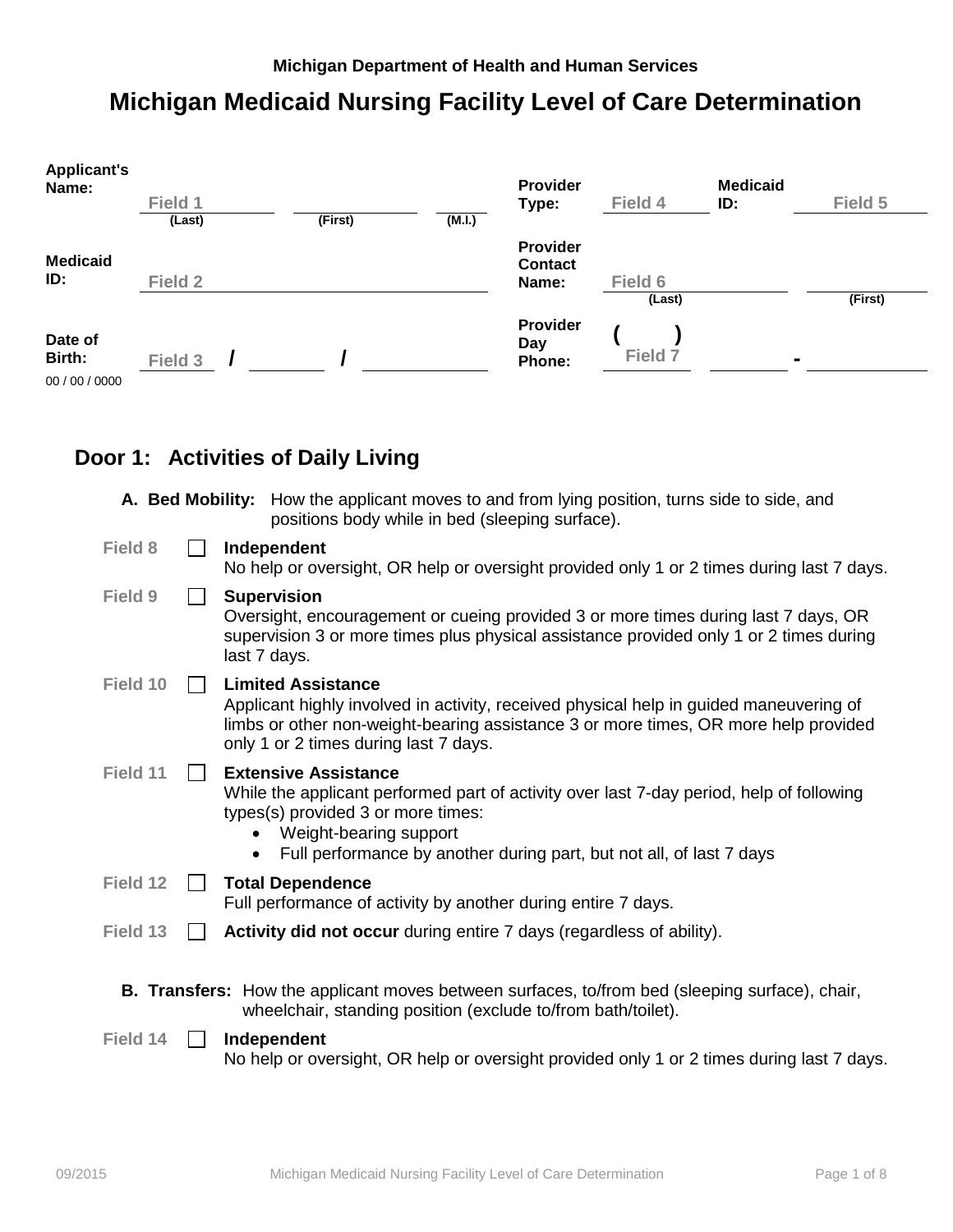| Field 15   | <b>Supervision</b><br>Oversight, encouragement or cueing provided 3 or more times during last 7 days, OR<br>supervision 3 or more times plus physical assistance provided only 1 or 2 times during<br>last 7 days.                                                           |
|------------|------------------------------------------------------------------------------------------------------------------------------------------------------------------------------------------------------------------------------------------------------------------------------|
| Field 16   | <b>Limited Assistance</b><br>Applicant highly involved in activity, received physical help in guided maneuvering of<br>limbs or other non-weight-bearing assistance 3 or more times, OR more help provided<br>only 1 or 2 times during last 7 days.                          |
| Field 17   | <b>Extensive Assistance</b><br>While the applicant performed part of activity over last 7-day period, help of following<br>types(s) provided 3 or more times:<br>Weight-bearing support<br>Full performance by another during part, but not all, of last 7 days              |
| Field 18   | <b>Total Dependence</b><br>Full performance of activity by another during entire 7 days.                                                                                                                                                                                     |
| Field 19   | Activity did not occur during entire 7 days (regardless of ability).                                                                                                                                                                                                         |
|            | C. Toilet Use: How the applicant uses the toilet room (or commode, bedpan, urinal), transfers on/off<br>toilet, cleanses, changes pad, manages ostomy or catheter, and adjusts clothes.                                                                                      |
| Field 20   | Independent<br>No help or oversight, OR help or oversight provided only 1 or 2 times during last 7 days.                                                                                                                                                                     |
| Field 21   | <b>Supervision</b><br>Oversight, encouragement or cueing provided 3 or more times during last 7 days, OR<br>supervision 3 or more times plus physical assistance provided only 1 or 2 times during<br>last 7 days.                                                           |
| Field 22   | <b>Limited Assistance</b><br>Applicant highly involved in activity, received physical help in guided maneuvering of<br>limbs or other non-weight-bearing assistance 3 or more times, OR more help provided<br>only 1 or 2 times during last 7 days.                          |
| Field 23   | <b>Extensive Assistance</b><br>While the applicant performed part of activity over last 7-day period, help of following<br>types(s) provided 3 or more times:<br>Weight-bearing support<br>Full performance by another during part, but not all, of last 7 days<br>$\bullet$ |
| Field 24   | <b>Total Dependence</b><br>Full performance of activity by another during entire 7 days.                                                                                                                                                                                     |
| Field 25   | Activity did not occur during entire 7 days (regardless of ability).                                                                                                                                                                                                         |
| D. Eating: | How the applicant eats and drinks (regardless of skill). Includes intake of nourishment by<br>other means (i.e., tube feeding, total parenteral nutrition).                                                                                                                  |
| Field 26   | Independent<br>No help or oversight, OR help or oversight provided only 1 or 2 times during last 7 days.                                                                                                                                                                     |
| Field 27   | <b>Supervision</b><br>Oversight, encouragement or cueing provided 3 or more times during last 7 days, OR<br>supervision 3 or more times plus physical assistance provided only 1 or 2 times during<br>last 7 days.                                                           |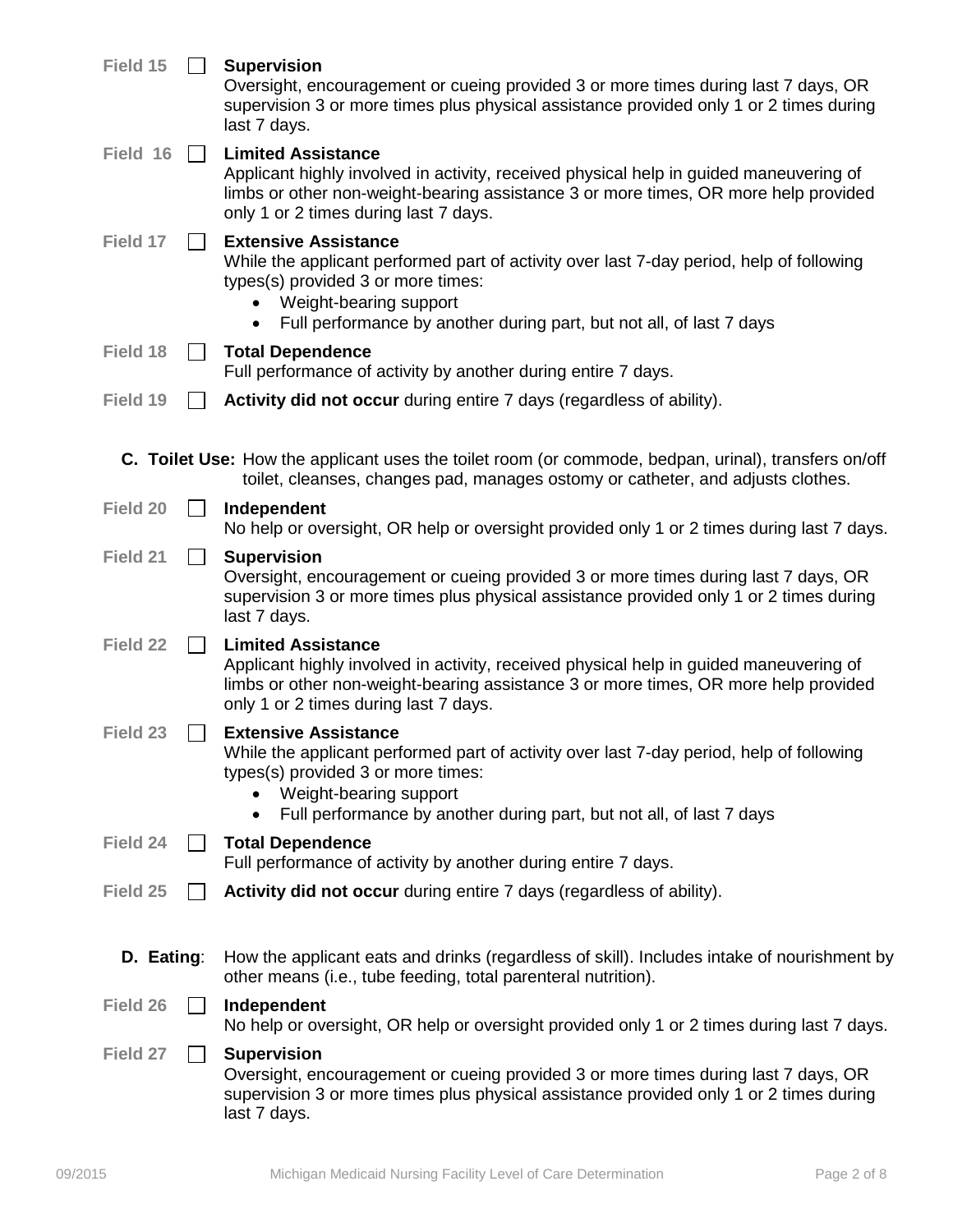| Field 28 |              | <b>Limited Assistance</b><br>Applicant received physical help in guided maneuvering of limbs or other assistance 3 or<br>more times, OR more help provided only 1 or 2 times during last 7 days.                                      |  |  |  |  |  |
|----------|--------------|---------------------------------------------------------------------------------------------------------------------------------------------------------------------------------------------------------------------------------------|--|--|--|--|--|
| Field 29 |              | <b>Extensive Assistance</b><br>While the applicant performed part of activity over last 7-day period, help of the following<br>type provided 3 or more times:<br>Full performance by another during part, but not all, of last 7 days |  |  |  |  |  |
| Field 30 |              | <b>Total Dependence</b><br>Full performance of activity by another during entire 7 days.                                                                                                                                              |  |  |  |  |  |
|          |              |                                                                                                                                                                                                                                       |  |  |  |  |  |
| Field 31 | $\mathbf{I}$ | Activity did not occur during entire 7 days (regardless of ability).<br><b>Scoring Door 1:</b> The applicant must score at least six points to qualify under Door 1.                                                                  |  |  |  |  |  |
|          |              | (A) Bed Mobility, (B) Transfers, and (C) Toilet Use:<br>Independent or Supervision $= 1$<br>Limited Assistance = $3$<br>Extensive Assistance or Total Dependence = 4<br>$\bullet$<br>Activity Did Not Occur = $8$                     |  |  |  |  |  |
|          |              | (D) Eating:                                                                                                                                                                                                                           |  |  |  |  |  |
|          |              | Independent or Supervision $= 1$<br>Limited Assistance = $2$<br>$\bullet$                                                                                                                                                             |  |  |  |  |  |

making decisions?)

**A. Short-term memory okay** (seems/appears to recall after 5 minutes)

**Field 32 Memory Okay**

**Field 33 Memory Problem**

**B. Cognitive skills for daily decision-making** (made decisions regarding tasks of daily life for last 7 days).

| Field 34 | Independent<br>The applicant's decisions were consistent and reasonable (reflecting lifestyle, culture,<br>values); the applicant organized daily routine and made decisions in a consistent,<br>reasonable, and organized fashion. |
|----------|-------------------------------------------------------------------------------------------------------------------------------------------------------------------------------------------------------------------------------------|
| Field 35 | <b>Modified Independent</b><br>The applicant organized daily routine and made safe decisions in familiar situations, but<br>experienced some difficulty in decision-making when faced with new tasks or situations.                 |
| Field 36 | <b>Moderately Impaired</b><br>The applicant's decisions were poor; the applicant required reminders, cues, and<br>supervision in planning, organizing, and correcting daily routines.                                               |
| Field 37 | <b>Severely Impaired</b><br>The applicant's decision-making was severely impaired, the applicant never (or rarely)<br>made decisions.                                                                                               |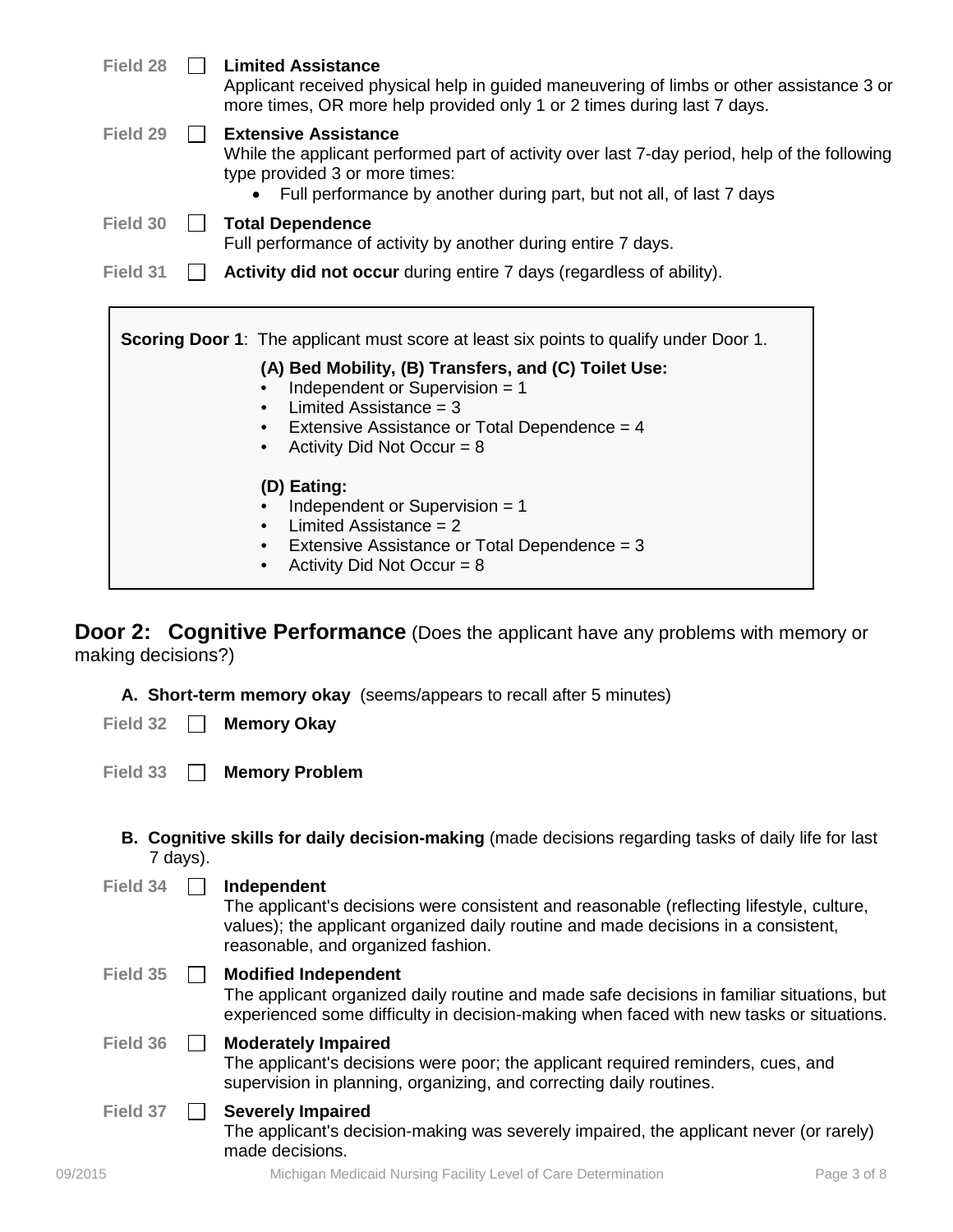|          | <b>C. Making self understood</b> (expressing information content, however able).                                                                                                                                |
|----------|-----------------------------------------------------------------------------------------------------------------------------------------------------------------------------------------------------------------|
| Field 38 | <b>Understood</b><br>The applicant expresses ideas clearly, without difficulty.                                                                                                                                 |
| Field 39 | <b>Usually Understood</b><br>The applicant has difficulty finding the right words or finishing thoughts, resulting in<br>delayed responses. If given time, little or no prompting required.                     |
| Field 40 | <b>Sometimes Understood</b><br>The applicant has limited ability, but is able to express concrete requests regarding at<br>least basic needs (i.e., food, drink, sleep, toilet).                                |
| Field 41 | <b>Rarely/Never Understood</b><br>At best, understanding is limited to interpretation of highly individual, applicant-specific<br>sounds or body language (i.e., indicated presence of pain or need to toilet). |
|          | <b>Scoring Door 2:</b> The applicant must score under one of the following three options to<br>qualify under Door 2.                                                                                            |
|          | 1. "Severely Impaired" in Decision Making.                                                                                                                                                                      |
|          | 2. "Yes" for Memory Problem, and Decision Making is "Moderately<br>Impaired" or "Severely Impaired."                                                                                                            |
|          | 3. "Yes" for Memory Problem, and Making Self Understood is<br>"Sometimes Understood" or "Rarely/Never Understood."                                                                                              |

**Door 3: Physician Involvement** (Is the applicant under the care of a physician for treatment of an unstable medical condition?)

**Field 42 A. Physician Visits:** In the last 14 days, how many days has the physician, or authorized assistant or practitioner, examined the applicant? **Do not** count emergency room exams. Enter "0" if none.

**Field 43 B. Physician Orders:** In the last 14 days, how many days has the physician, or authorized assistant or practitioner, changed the applicant's orders? **Do not** include drug or treatment order renewals without change. Enter "0" if none.

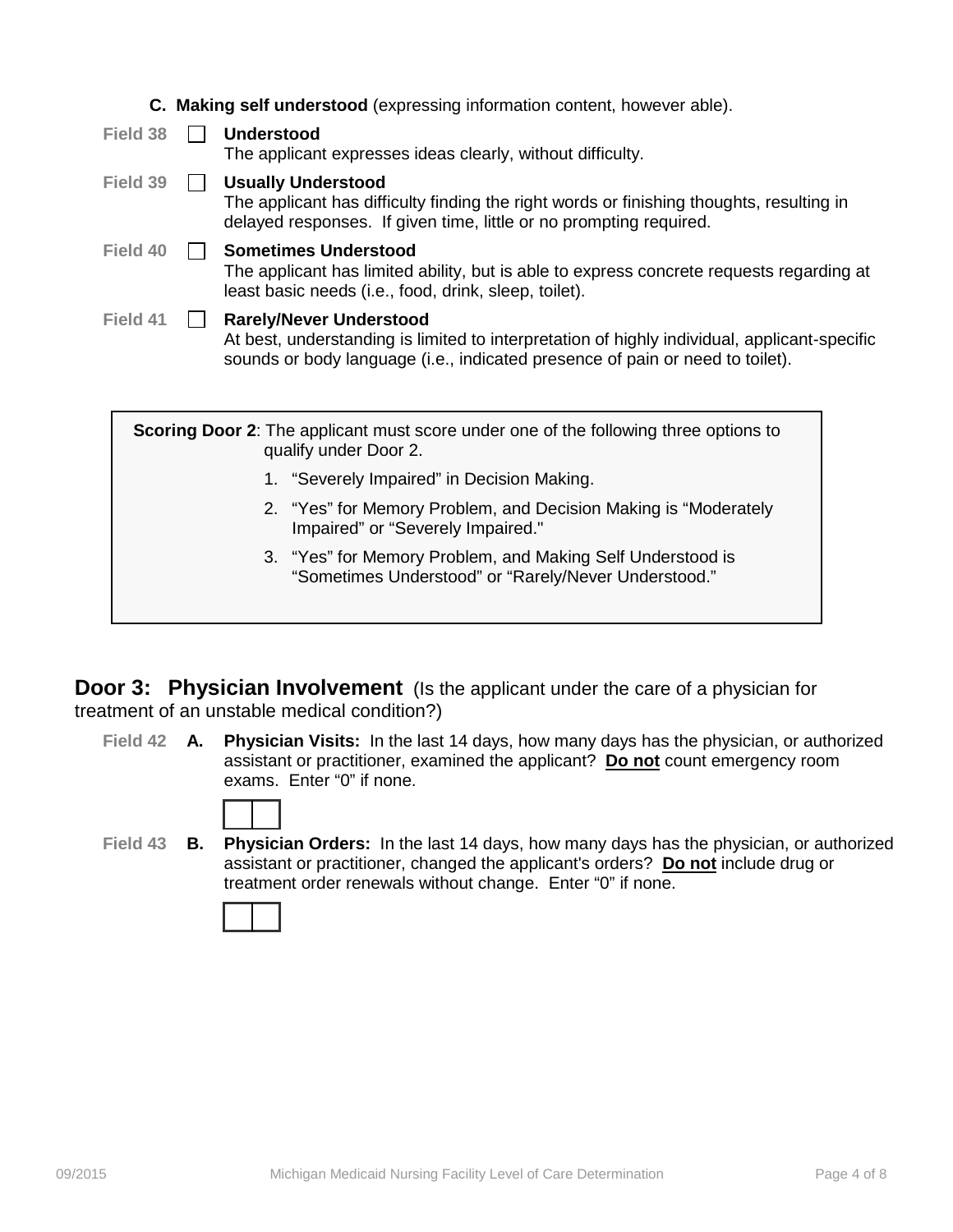**Scoring Door 3:** The applicant must meet either of the following to qualify under Door 3.

- 1. At least one Physician Visit exam AND at least four Physician Order changes in the last 14 days, OR
- 2. At least two Physician Visit exams AND at least two Physician Order changes in the last 14 days.

**Door 4: Treatments and Conditions** (Has the applicant in the last 14 days received any of the following health treatments, or demonstrated any of the following health conditions?) **Complete each item below, either Yes or No.**

|                    |      |                                                                      | Yes          | No     |
|--------------------|------|----------------------------------------------------------------------|--------------|--------|
| <b>Field 44/45</b> |      | A. Stage 3-4 pressure sores                                          |              |        |
| <b>Field 46/47</b> |      | B. Intravenous or parenteral feedings                                |              |        |
| <b>Field 48/49</b> |      | C. Intravenous medications                                           |              |        |
| <b>Field 50/51</b> |      | D. End-stage care                                                    | $\mathbf{L}$ | $\Box$ |
| <b>Field 52/53</b> |      | E. Daily tracheostomy care, daily respiratory care, daily suctioning |              |        |
| <b>Field 54/55</b> |      | F. Pneumonia within the last 14 days                                 |              |        |
| <b>Field 56/57</b> |      | G. Daily oxygen therapy                                              | L            | $\Box$ |
| <b>Field 58/59</b> |      | H. Daily insulin with two order changes in last 14 days              |              |        |
| <b>Field 60/61</b> | - I. | Peritoneal or hemodialysis                                           |              |        |
|                    |      |                                                                      |              |        |

**Scoring Door 4:** The applicant must score "yes" in at least one of the nine categories and have a continuing need to qualify under Door 4.

**Door 5:** Skilled Rehabilitation Therapies (Is the applicant currently receiving any skilled rehabilitation therapies?)

> Record the total minutes each of the following therapies was administered or scheduled (for at least 15 minutes a day) in the last 7 days. Enter "0" if none or less than 15 minutes daily.

- $A = Total number of minutes provided in last 7 days$
- B = Total number of minutes scheduled but not yet administered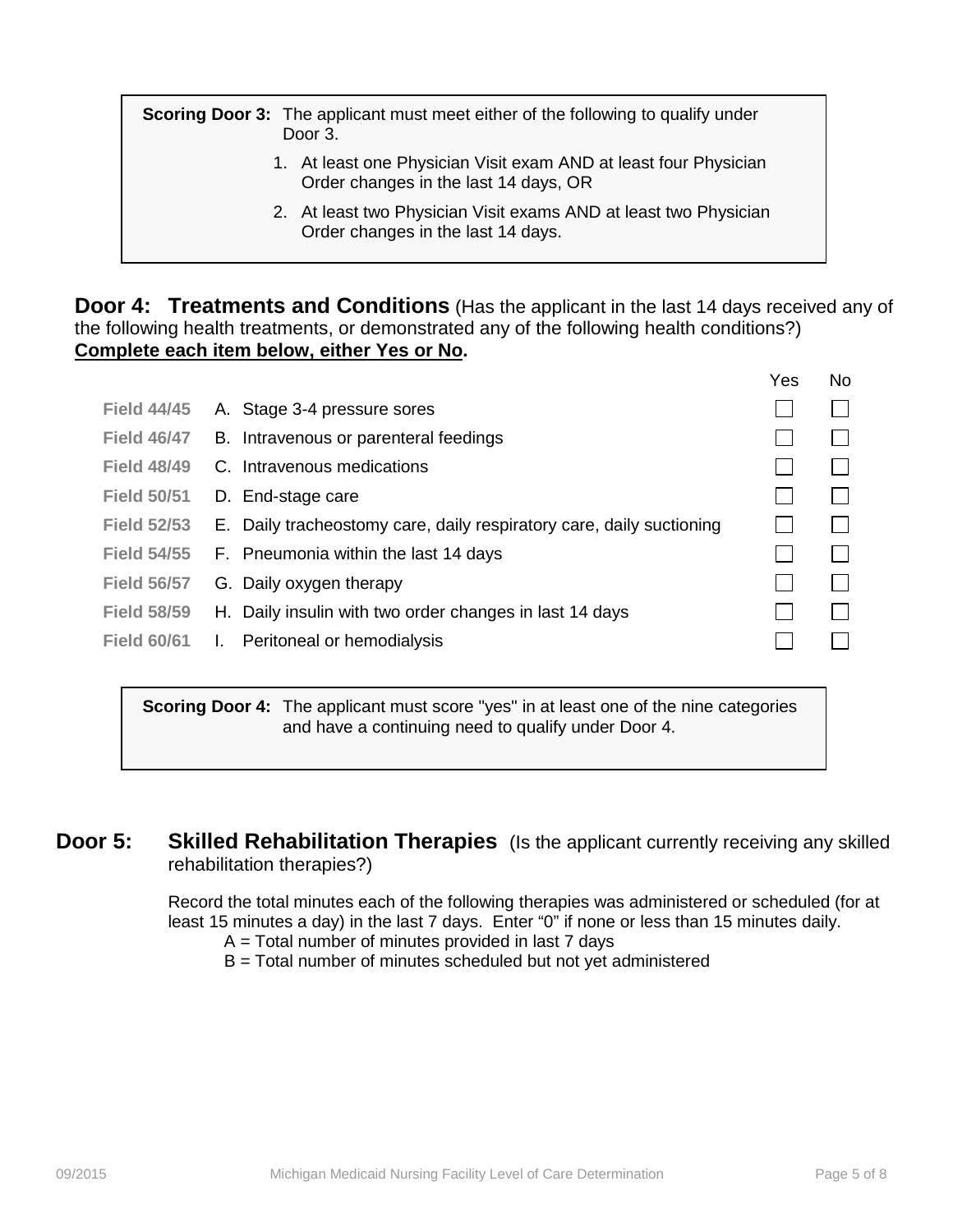

**Scoring Door 5:** The applicant must have required at least 45 minutes of active ST, OT or PT (scheduled or delivered) in the last 7 days and continues to require skilled rehabilitation therapies to qualify under Door 5.

### **Door 6: Behavior** (Has the applicant displayed any challenging behaviors in the last 7 days?)

Behavioral Code:

- 0 = Behavior not exhibited in last 7 days
- 1 = Behavior of this type occurred 1 to 3 days in last 7 days
- $2$  = Behavior of this type occurred 4 to 6 days, but less than daily
- 3 = Behavior of this type occurred daily

#### Behavioral Symptoms:

|                                                                                                                                                                                                                                                           | 0                |    | 2  | 3  |
|-----------------------------------------------------------------------------------------------------------------------------------------------------------------------------------------------------------------------------------------------------------|------------------|----|----|----|
| A. Wandering - Moved with no rational purpose,<br>seemingly oblivious to needs and safety.                                                                                                                                                                | Fields 68        | 69 | 70 | 71 |
| B. Verbally Abusive - Others were threatened,<br>screamed at, cursed at.                                                                                                                                                                                  | Fields 72        | 73 | 74 | 75 |
| C. Physically Abusive - Others were hit, shoved,<br>scratched, sexually abused.                                                                                                                                                                           | Fields 76        | 77 | 78 | 79 |
| D. Socially Inappropriate/Disruptive - Made disruptive<br>sounds, noisiness, screaming, self-abusive<br>acts, inappropriate sexual behavior or<br>disrobing in public, smeared or threw<br>food/feces, hoarded or rummaged through<br>others' belongings. | <b>Fields 80</b> | 81 | 82 | 83 |
| E. Resists Care - Resisted taking medications or<br>injections, ADL assistance or eating.                                                                                                                                                                 | Fields 84        | 85 | 86 |    |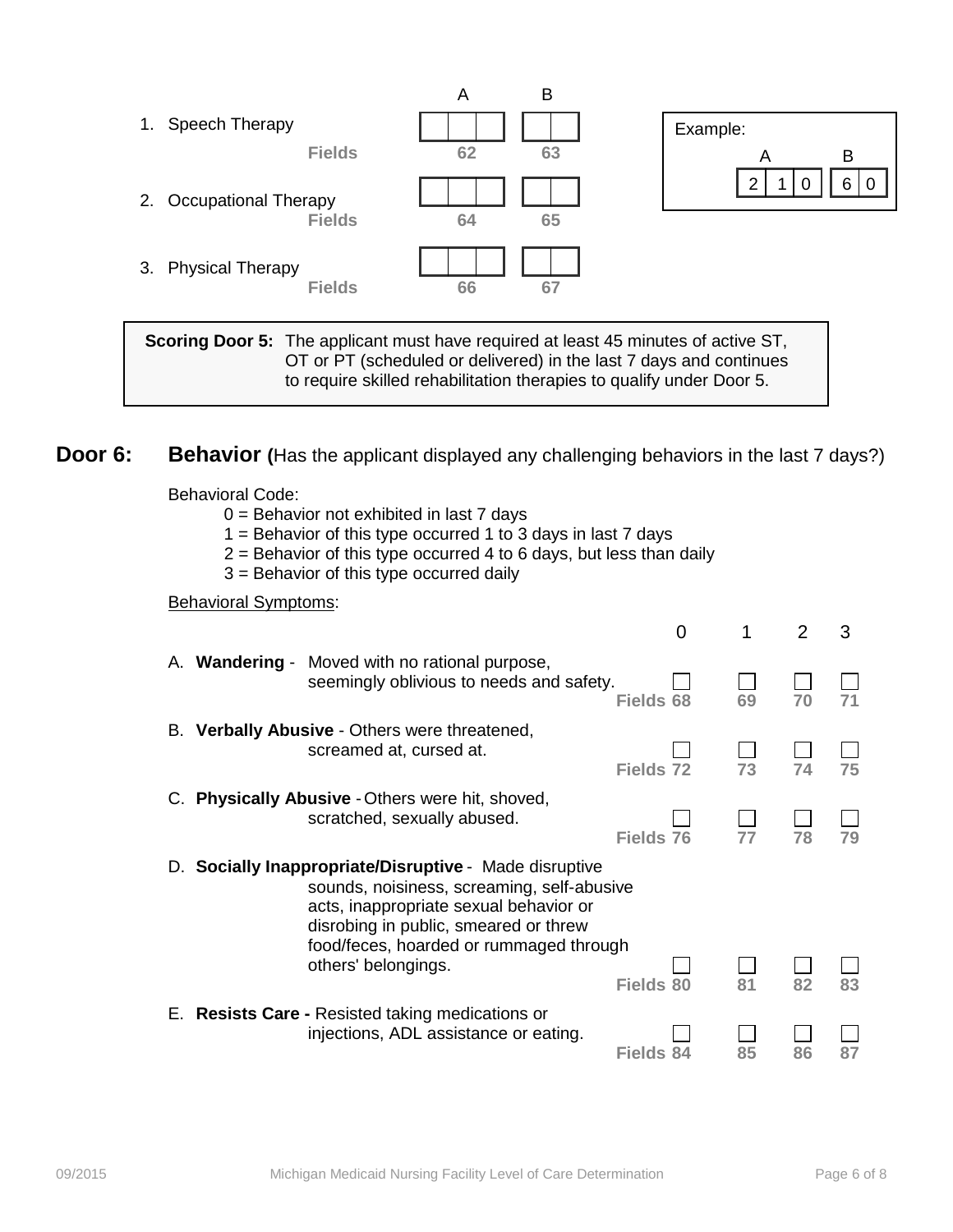Problem Condition Code: If present at any point in last 7 days, code either Yes or No. Problem Conditions:

|                          |               | Yes. | N٥ |
|--------------------------|---------------|------|----|
| A. Delusions             |               |      |    |
|                          | <b>Fields</b> | 88   | 89 |
| <b>B.</b> Hallucinations |               |      |    |
|                          | <b>Fields</b> | 90   | 91 |

**Scoring Door 6**: The applicant must score under one of the following 2 options to qualify under Door 6.

- 1. A "Yes" for either delusions or hallucinations within the last 7 days.
- 2. The applicant must have exhibited any one of the following behaviors for at least 4 of the last 7 days (including daily): Wandering, Verbally Abusive, Physically Abusive, Socially Inappropriate/Disruptive, or Resisted Care.

### **Door 7: Service Dependency**

The applicant is currently a resident of a Medicaid-certified nursing facility, or a current participant in Ml Choice, PACE or Ml Health Link.

#### **Field 92 Does Meet ALL of the Following Three Criteria (select this option ONLY if ALL of the following are met)**

- 1. Participant for at least one consecutive year (no break in coverage)
- 2. Requires ongoing services to maintain current functional status
- 3. No other community, residential or informal services are available to meet the applicant's needs (i.e., only the current setting can provide service needs).

**Field 93 Does Not Meet ALL of the Following Three Criteria**

- 1. Participant for at least one consecutive year (no break in coverage)
- 2. Requires ongoing services to maintain current functional status
- 3. No other community, residential or informal services are available to meet the applicant's needs (i.e., only the current setting can provide service needs).

**Scoring Door 7:** The applicant must be a current participant, demonstrate service dependency, and meet all three criteria to qualify under Door 7.